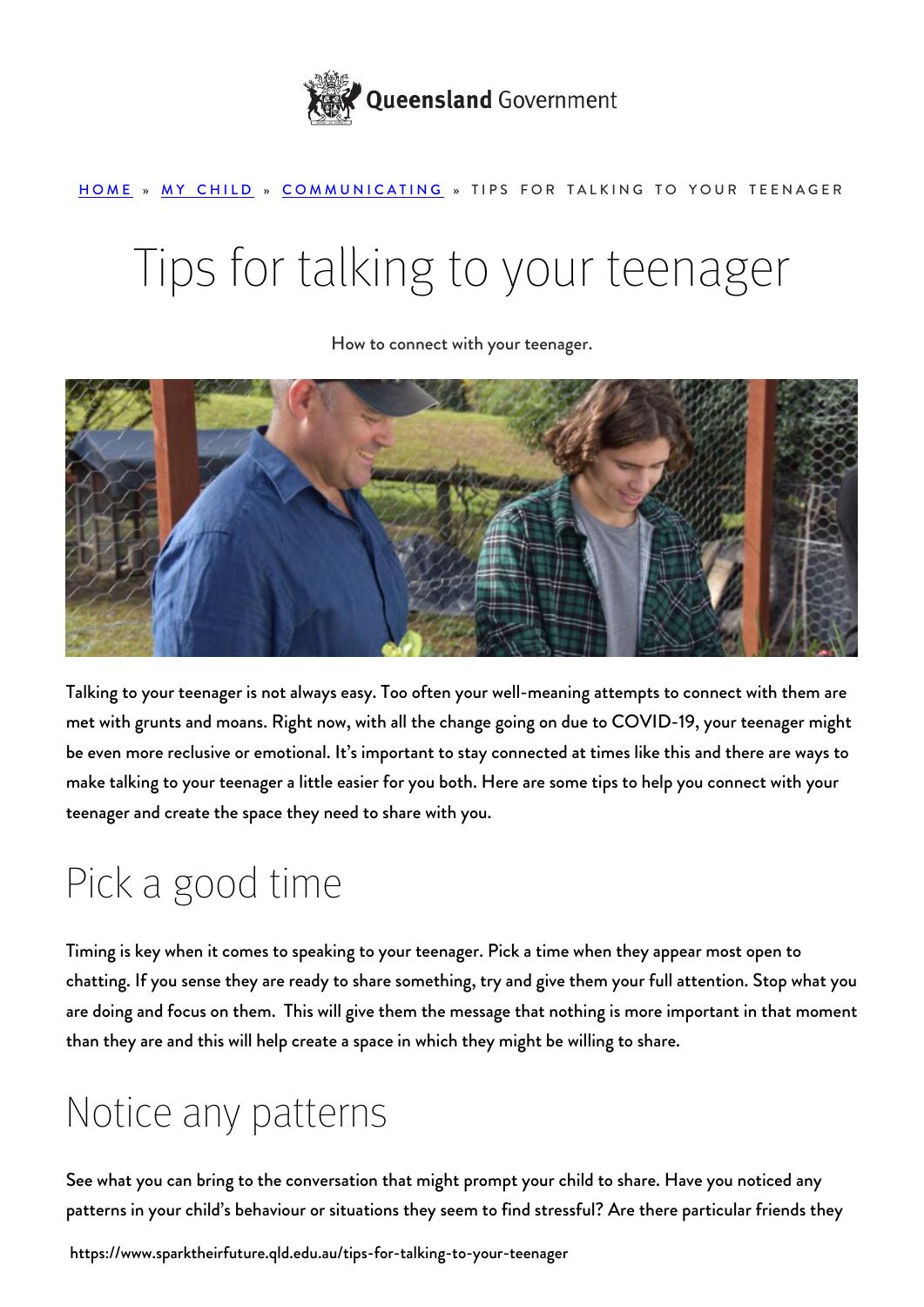talk about whose behaviour they find challenging? Is there a subject at school they are struggling with? It might help you to take notes about what you observe in your child so you can see if there are any patterns that might help reveal what is going on for your child. Let them think about what you are saying and see what they are willing to share.

### Be open

If you can be open and show your own vulnerability, this may encourage your teenager to do the same. Your child might not have words for what they are experiencing or understand what is happening to them. If you are open with them, it can help them better understand their own experience and feel able to share with you.

### Listen more than you speak

Your teenager is more likely to share with you if you give them the space they need. This means listening more than you speak and being comfortable to sit in silence until they are ready to say something. Whatever you might think about what they say, try not to jump. Let them share their opinions even if you disagree with them and avoid judging and correcting. Your aim is to listen and avoid giving advice unless they ask for it.

### Let them know you are there for them

Let them know that you are there for them no matter what. Reassure them that they can talk to you about anything, even their most difficult issues. Show them you are there for them through giving them physical affection and telling them you love them – even if your affection is met with disdain or a monosyllabic grunt.

### Be persistent

Keep at it. With any teenagers, you won't see results straight away. You need to play the long game and keep the communication lines open. Consider setting aside some time on a regular basis for the two of you to do something together. Let your teenager decide what they'd like to do even if it's not something that you really like doing. Setting aside time to connect on a regular basis will encourage your teenager to reach out to you when they feel ready.